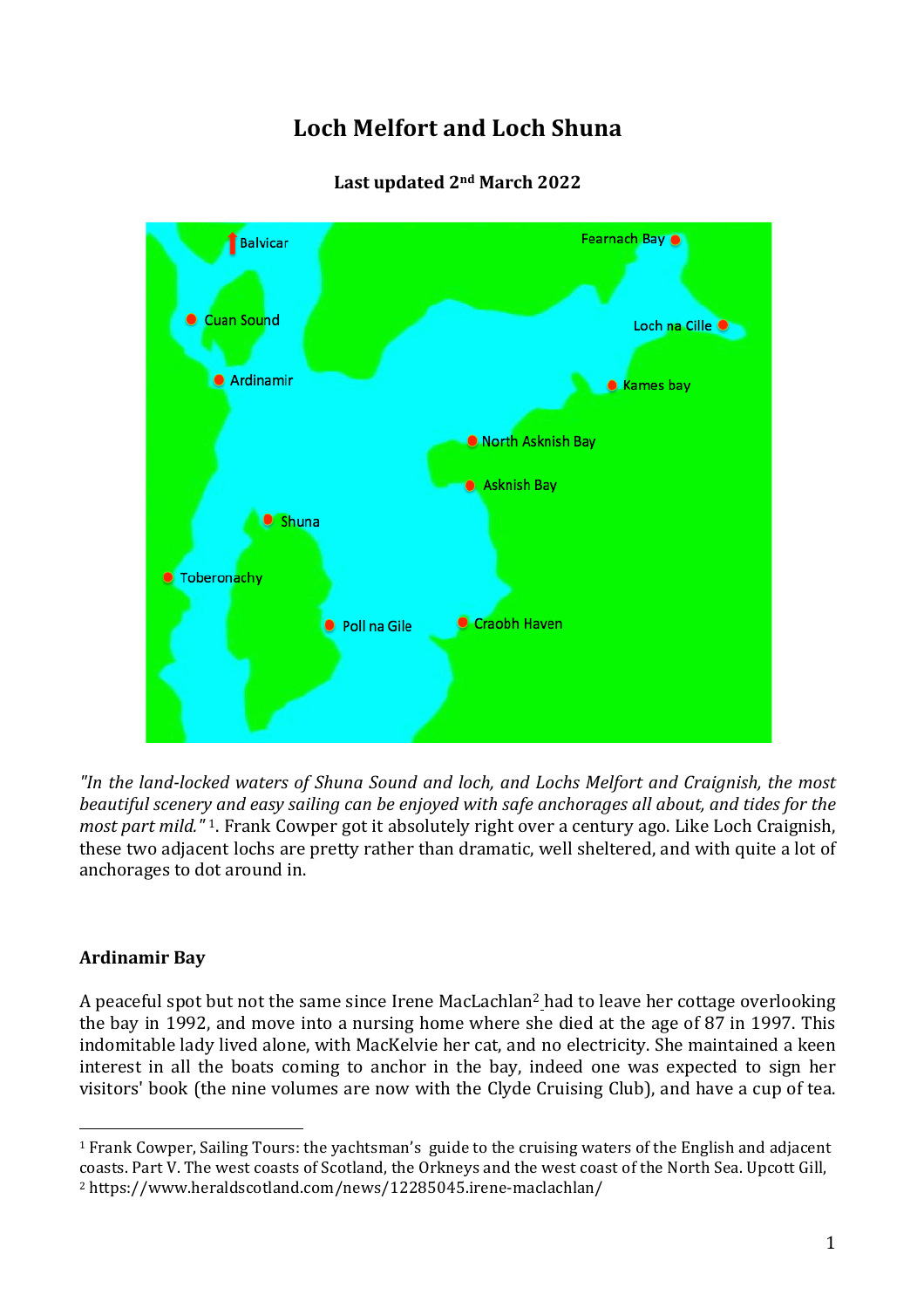She had binoculars by the window to keep a very sharp eye on what was going on, with particular and gleeful attention to any boats that went aground at the quite tricky entrance. Very appropriately, she was made an honorary life member of both the Clyde Cruising Club and the Royal Highland Yacht Club. Libby Purves put it well in 'One Summer's Grace', the lovely book she wrote about sailing round the UK with her young family in the late 1980s *"Record keeping, faithful down the years, has made a plain old farming spinster with a keen eye and a satirical grin into something approaching a tribal matriarch"3.* Now Irene's house is spruced up and looks like a holiday home, complete with satellite dish.

It surely worth the short walk to the top of the hill, not so much to inspect the rather nondescript pile of stones which was once an iron age hill-fort, Dun Ballycastle<sup>4</sup>, but for the truly spectacular view — from Loch Melfort, to Shuna, to Scarba, to the Fladda lighthouse, to the mountains of Mull and across to Clachan Seil. Stunning.

## **Asknish Bay**

There are two excellent things to do here. Visit Arduaine Garden, and eat  $-$  no, dine  $-$  in the Loch Melfort Hotel.

The garden<sup>5</sup> was started in 1895 by James Arthur Campbell who had bought the land and named it Arduaine (pronounced Ardoonie), meaning green promontory, which is exactly what it then was — bare land. He also built the house which became the Loch Melfort Hotel in 1965. As usual for the West Coast, the success of the garden depended on planting numerous trees as a windbreak. The trees are magnificent. Now, tucked away in their shelter at the bottom of the rocky promontory, are some very pretty water-gardens connected up by tiny tinkling streams. A stone heron presides over one of the larger ponds. The garden belongs to the National Trust for Scotland who took it over in 1992 from the two Wright brothers. In 1965 they had rescued and greatly improved the garden after the Campbell family could no longer keep it going. Sadly, in 2009, the Trust looked as though it was going to close the gardens because of its financial difficulties, a threat temporarily withdrawn almost at once, and in 2011 reversed altogether closure would have been a travesty and a lot of us Trust members made a big fuss. There must be better ways to save money, and their rather conservative fuddy-duddy image should be sharpened up.

The hotel<sup>6</sup> has laid some very convenient moorings in the bay but if there is a lot of southerly weather you may have to anchor round the north side of Rudh'Arduaine in North Asknish Bay where the moorings these days do not belong to the hotel, but are tempting nevertheless. There is a small jetty and a farm track steeply up the hill to the hotel and garden.

The hotel advertises itself as having the best view in Scotland, and this may well be true if you avert your gaze from Craobh Haven, that ghastly pastiche of a Scottish fishing village. And don't look too hard at the hotel itself which when it started as the Loch Melfort Motor Inn added the

 $3\,$  My favourite sailing-round-Britain-book has to be One Summer's Grace, a family voyage round Britain', Hodder and Stoughton 1990, by Libby Purves, particularly for her observations about small children on boats.

<sup>4</sup> https://canmore.org.uk/site/22618/luing-ballycastle

<sup>5</sup> http://www.arduainegarden.org/

<sup>6</sup> https://www.lochmelfort.co.uk/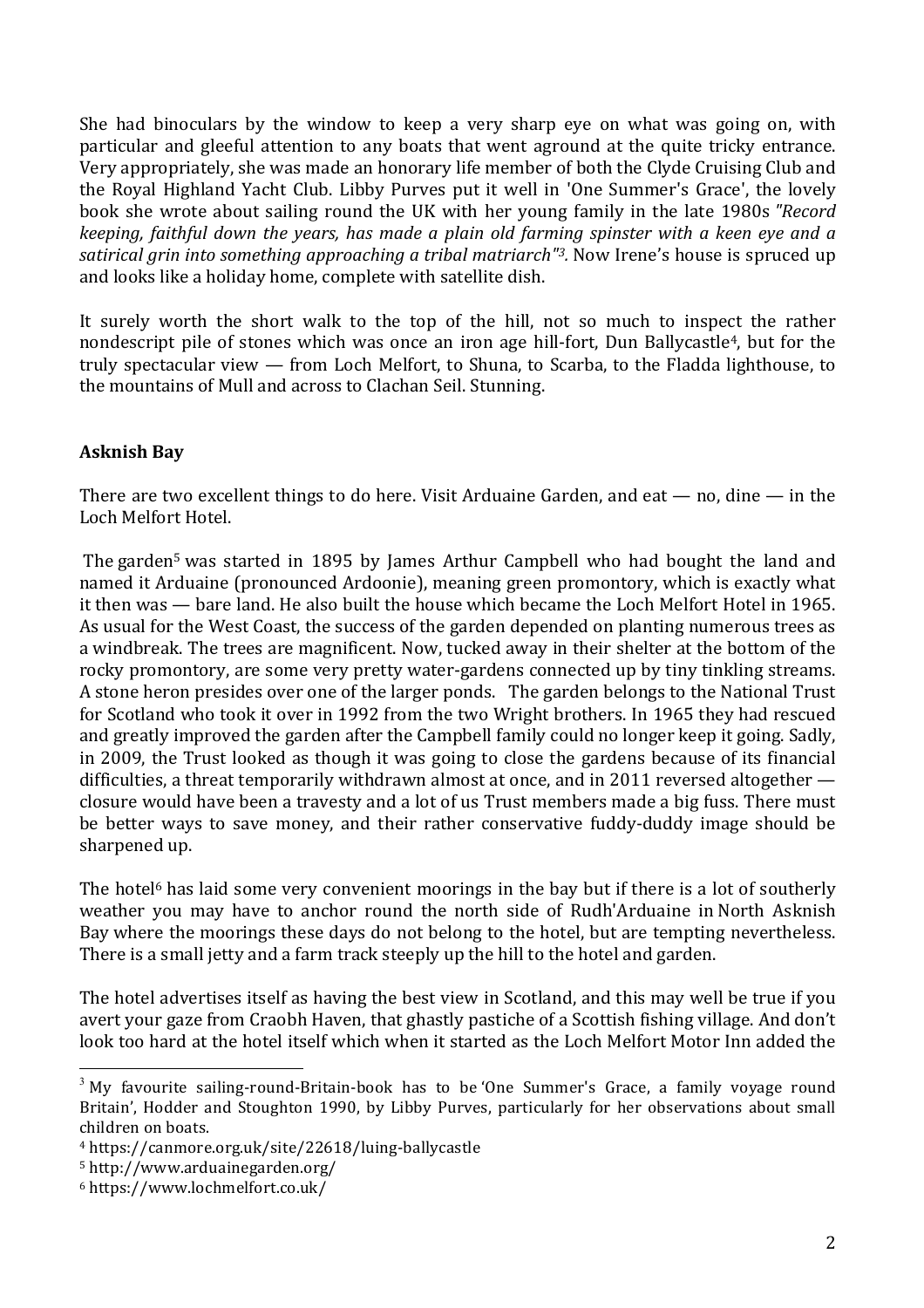very ugly 'Cedar Wing' to the side of the splendid Edwardian House. They were presumably trying to ape the American concept of a motel because with car parking next to your bedroom door this is exactly what it looks like.

Calum and Rachel Ross, who took over in 2009, are extremely accommodating and helpful, the hotel is very child and pet friendly with a small outdoor play area, and the food is excellent definitely worth a detour. Not surprisingly it has twice won the Scottish Independent Hotelier award. You can eat in the hotel dining room but may feel more at ease in your sailing clothes in the Chartroom Bistro and Bar which sadly lost the charts on the walls some years ago — the charts on the blinds are not a good substitute. Personally I find the Bistro a bit of a dull space, the dining room is far preferable for a relaxed evening, maybe because I j like the deep couches and open fire in the lounge where one can peruse the menu over an apéritif (ph 01852 200233).

## **Balvicar**

This seems a rather messy, scrappy sort of place with little to do. It is not as attractive as the other 'slate villages' hereabouts, like Cullipool and Easdale. There is no pub, hotel or even café but there is a general store. And a family-owned boatyard which could come in handy (ph 01852 300557). There is an interesting looking 9-hole golf course<sup>7</sup> if you are into that sort of thing — the Isle of Seil Golf Club. And out of the village to the 'main road' turn left and left again, there is a quite nice graveyard with some old slabs and a very small bit of a medieval  $church - Kilbrandon old parish church<sup>8</sup>.$ 

## **Craobh Haven**

I'm afraid I find this place a sad and bleak 1980s pastiche of a Scottish fishing village. Just to embellish the awful architectural mishmash, the houses are set too far back from the sea from which they are separated by a car park which makes matters even worse. Even sadder when one reads Cowper who in the late 19th century described the pre-marina anchorage as *"a perfect little port"9.* And in 1923 the first Clyde Cruising Club directions called it a *'snug anchorage'*. Alas no more. If only those houses could be replaced with some low-level, imaginative modern architecture, and the car park grassed over and landscaped.

So there seems rather little to commend Craobh as a place, although the marina<sup>10</sup> itself is fine I am told, well used too, and very prettily situated if you keep your back to the car park and admire the view (ph 01852 500222). And, as has been pointed out to me, the alternative to the marina might have been an ugly sprawling fish farm which would bring in far less local employment. Be grateful for small mercies.

The Lord of the Isles<sup>11</sup> pub is large and open plan, so not particularly cosy, but the views are attractive. The food is definitely good pub grub, the ale is real, and the staff friendly (ph 01852

<sup>7</sup> https://www.1golf.eu/en/club/isle-of-seil-golf-club/

<sup>8</sup> https://canmore.org.uk/site/22600/seil-kilbrandon <sup>9</sup> Cowper. Ibid.

<sup>10</sup> https://www.craobhmarina.co.uk/

<sup>11</sup> http://lordoftheisles.co.uk/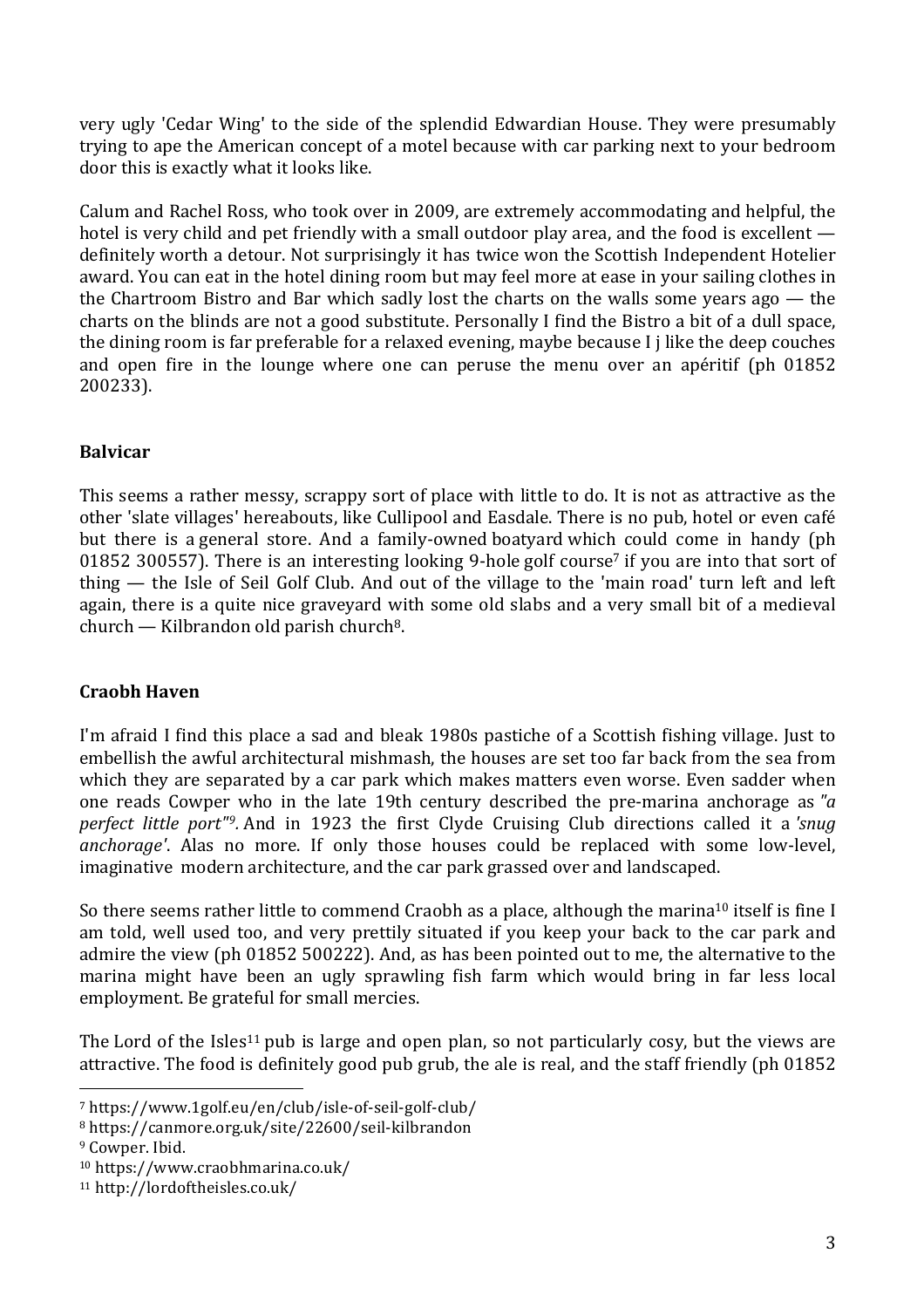500658). And in 2019 it won the Catering Scotland Pub Excellence award. It has now opened a shop which sounds helpful. There was once a general store in the village itself until it closed down in 2010 (unsurprising as hardly anyone actually lives there, although I am told that those that do are really trying to make the place work). There is a small craft shop  $-$  The Giving Tree. Riding stables<sup>12</sup> are close by for those that way inclined (ph 07590 023515).

Betjeman's *"Come friendly bombs and fall on Slough to get it ready for the plough"* comes to mind. However, I really must go back on a warm summer's day and try again to like this place, I know it does have its fans. Indeed one emailed me in 2018 *"What an appalling and trite review of Croabh!....Your review drips with profound discourtesy and rudeness and I think you should be ashamed of yourself".* And Shane Spall in 'The Princess Martilda Comes Home' thought it *"has to be the loveliest marina in the country"13.* So I definitely will try to try again. In the meantime be aware there are strong views on either side of the argument.

If you want to park yourself in a nearby marina rather than anchor, then Ardfern has more on offer ashore although it is further in from the open sea if you are just passing by  $-$  both Ardfern and Kilmelford Yacht Haven have boatyard facilities.

#### **Cuan Sound (the Sound of the Ocean)**

Surprisingly calm water here, just as it was in the late 19th century when Frank Cowper threw down his anchor in a panic after dicing with an adverse tide in the Sound itself — but there are now houses unless you go on further in to seek complete solitude. Not much to do ashore, probably best to sit in the cockpit and admire the view. And pour a stiff gin and tonic if like Cowper in 1896 you *"..look back upon this little adventure as one of the most unexpected and trying I ever had to encounter in all my cruises"14*

#### **Fearnach Bay**

Melfort Pier and Harbour15 has nice 1980s architecture which blends in very well, but somehow it's all a bit sterile, maybe because it is entirely a holiday development of up-market self-catering houses (particularly suited to the disabled which is good to see). Now I believe some are being sold off as private homes. Maybe in a couple of hundred years this place will have a local population and some character, or it will be as much a ruin as the black houses. It is perhaps worth a look if you are passing this way.

About 15 minutes along the road to Kilmelford, past Melfort House<sup>16</sup> which is younger than it looks (1960s) and is now run as an excellent B&B with dinner, you will find Melfort Village<sup>17</sup>, a timeshare development constructed from the ruined 19th century gun-powder factory on the River Oude. Tennis court, indoor swimming pool, spa, playground, and snooker table are

<sup>12</sup> https://www.lungaridingstables.co.uk/

<sup>&</sup>lt;sup>13</sup> The Princess Matilda Comes Home by Shane Spall, wife of actor Timothy, is charming and funny  $-$  a delightful read. Ebury Press, 2013.

<sup>&</sup>lt;sup>14</sup> Cowper. Ibid.

<sup>15</sup> https://www.mellowmelfort.com/

<sup>16</sup> https://www.melforthouse.co.uk/

<sup>17</sup> https://www.melfortvillage.co.uk/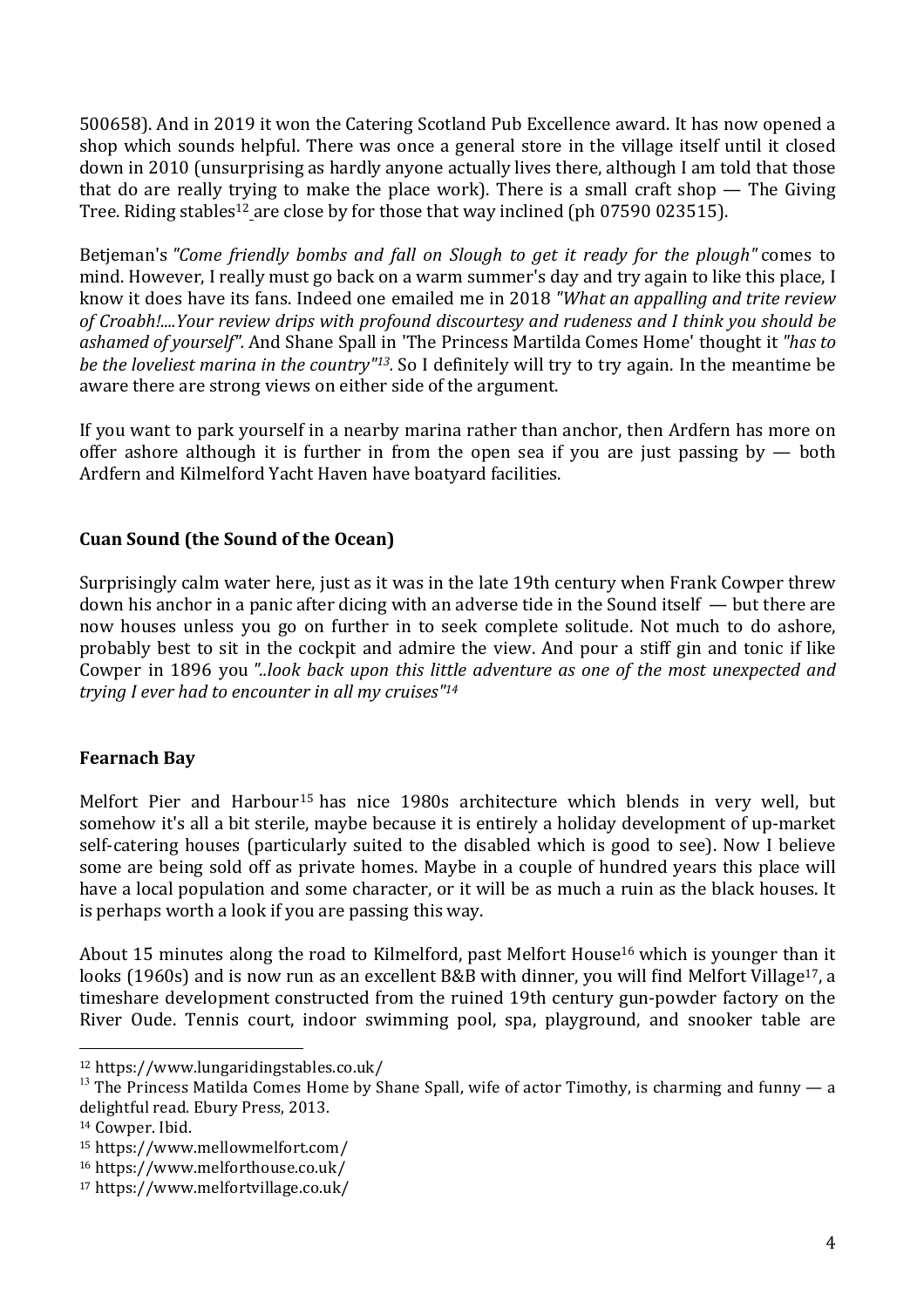among the attractions for the residents. There is a restaurant which re-opened in 2019 as The Room at the Top Restaurant and Bar, open for non-residents (ph 01852 200345)18. I have not tried it but the omens are good. Or, you could walk the two miles into Kilmelford where you will find the village shop, and the Cuilfail Hotel<sup>19</sup> which does meals and has real ale in a cosy bar. The hotel may give you a lift if you call them on 01852 200274. There is also a riding centre at Melfort Village if you want a change from sailing (ph 01852 200311).

#### **Kames Bay**

This may be a reasonable anchorage but there really is nothing to do here, and it is too near the main road with traffic noise. There are far better places hereabouts to explore, like Shuna or Ardinamir.

## **Loch na Cille**

You can pick up a Kilmelford Yacht Haven<sup>20</sup> mooring here, and they have a good reputation for fixing things on boats, as well as having toilets and showers and so on (ph 01852 200248). The village of Kilmelfort with the Cuilfail hotel<sup>21</sup>, restaurant and cosy bar with real ale (ph 01852 200274), is I reckon a bit too far to walk, only a mile maybe, but along a main road with no pavement. You might get a lift from the hotel if you phone them. Better, the Yacht Haven may take you free of charge. The village has a shop. Otherwise not much to do.

## **North Asknish Bay**

The activities here are exactly the same as for Asknish Bay — where you anchor just depends on the wind direction.

## **Poll na Gile**

The anchorage in this small, very sheltered and wooded bay on the east side of Shuna is tucked in behind the fish farm, which does rather detract from the view. But at least it is quiet and away from the crowds in Craobh Haven across the loch to the east. The vegetation is quite dense ashore so not much point in walking anywhere, typically lush Argyll — and there is nothing particular to see. But a good place to collect dead wood for a barbeque.

# **Shuna Island**

The only official anchorage on Shuna<sup>22</sup> is the bay at the north end of the island although there must be other places too, like Poll na Gile. Nowadays there is just one farm and one family

<sup>18</sup> https://www.melfortvillage.co.uk/resort/restaurant-and-bar/

<sup>19</sup> http://www.cuilfail.co.uk/

<sup>20</sup> https://www.kilmelfordyachthaven.co.uk/

<sup>21</sup> http://www.cuilfail.co.uk/

<sup>22</sup> https://en.wikipedia.org/wiki/Shuna,\_Slate\_Islands